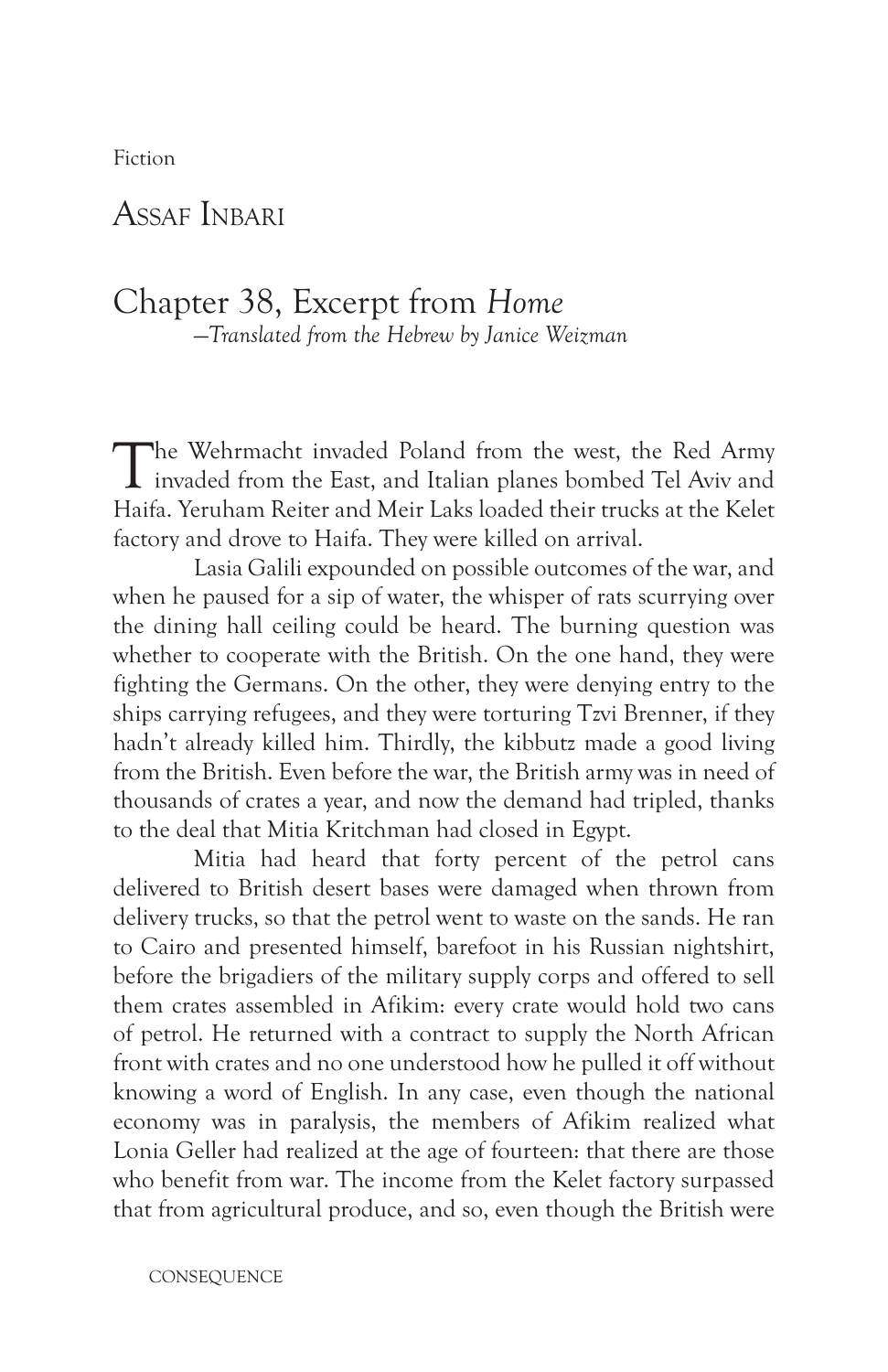torturing Tzvi, if they hadn't yet hung him, it was decided not to commit economic suicide.

Mitia ran Kelet, his wife Bertha acted as his secretary, and Nira, their ten-year-old daughter, planted two cyclamen bulbs beside the path that lined the factory's inner courtyard, which was used as a smoking area. The courtyard grounds were littered with cigarette butts and drenched in petrol and machine oil. The air was laden with petrol and machine oil vapor, sawdust and cigarette smoke. But Nira tended her bulbs, sprinkled them with manure from the cowshed, just as she had learned from Sonia Gurevitch, watered them, weeded out the cigarette butts, spoke to them, and from the filth sprouted two cyclamen flowers. Nira showed the garden to her parents and they were immensely proud of her. She was overjoyed, but two months later she became ill and died.

When Tzvi Brenner returned home from the Acre prison he could barely stand. The next day Ruth married him as they sat on the floor of their home with a friend who brought them a bottle of wine. The three of them drank the wine and that was the wedding. Tzvi was assigned to assist Yitzhak Levi in the shoe repair shack until he got his health back. The stench of the leather and contact glue had him feeling better within three months, and he was soon slipping away from his duties at the shack in order to dig out a new hiding pit for clandestine weapons with Yasha Helman. The old pit behind the Children's House was too small to hold the guns and ammunition that David Brontman and Zhora Shinansky had smuggled into the kibbutz. Until the new hiding place was ready, David Brontman hid grenades in the stable under the bales of hay, and Zhora jammed his guns into tin pipes and sunk them in the Jordan River. The muddy waters of the Jordan hid them well, perhaps too well, because Zhora could only remember a general sense of their location.

As the Germans conquered the Balkans and the Sahara Desert, approaching from both north and south, the general meetings were devoted to bureaucratic concerns. The Nomination Committee put forward the names of candidates for the other committees, and the members argued over each name. Clara Galili was elected to the Economic Committee, on which until then, no woman had sat, and Rahel Zaharhari was elected to the Farm Committee, which had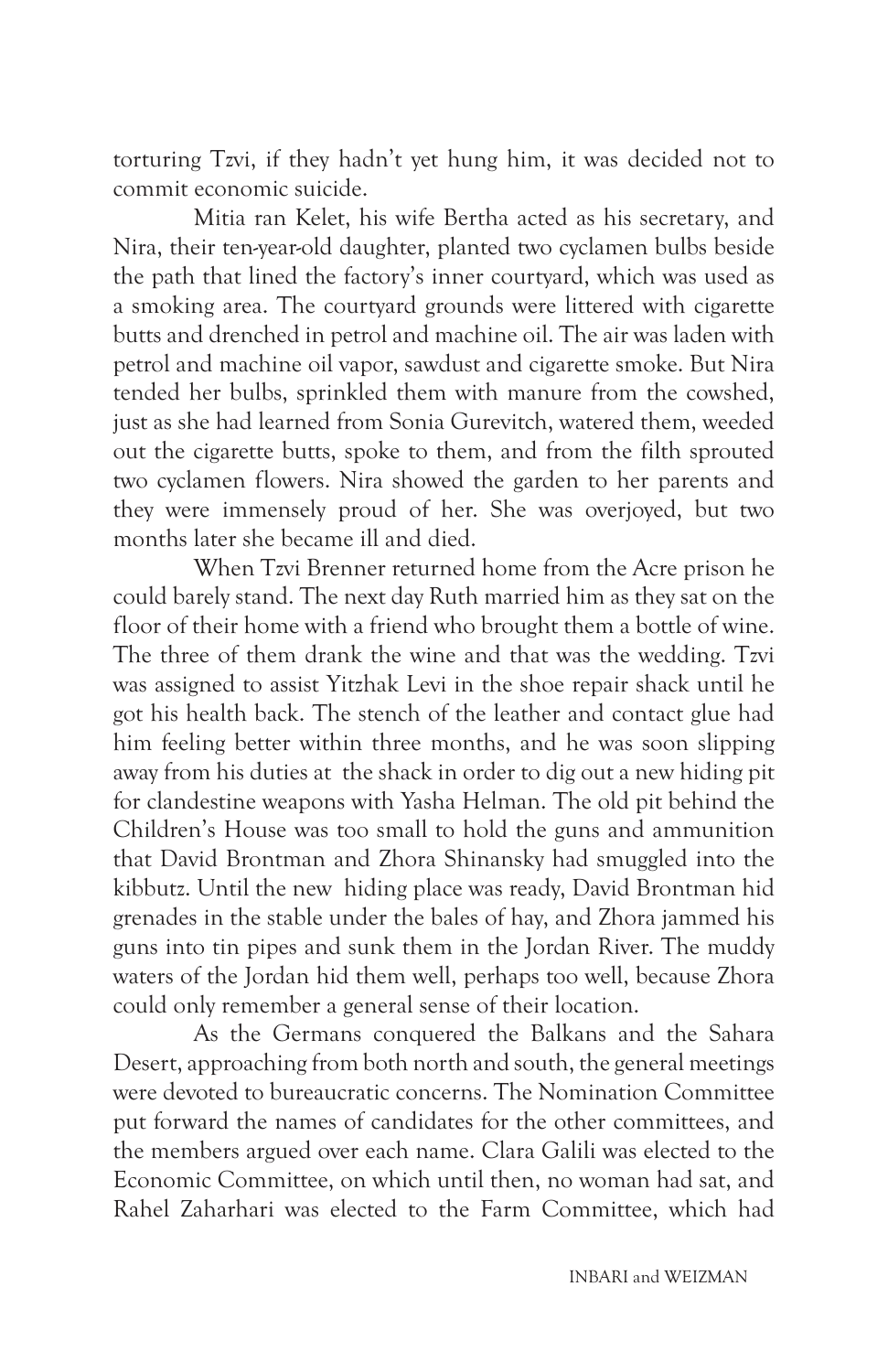also been comprised solely of men. But instead of feeling satisfied with their appointments Clara and Rahel used them as bargaining chips. Clara agreed to serve on condition that the kibbutz enlarge the budget for food products and resolve the sanitation issue in the pantry which, in her opinion, bordered on scandalous, and announced that if her demands were not met she would resign from the pantry that very evening, and also resign from the Economic Committee. Everyone feared her threat, because she was the one who had brought in canned mushrooms and other delicacies, and once a week she would prepare potato dumplings in mushroom sauce—the treat she had loved best as a child, for the night watchmen. Rahel behaved likewise and announced that if she were not provided with two assistants to help in the clothing warehouse, she would resign her job and disqualify herself from sitting on the Farm Committee. The demands of both candidates were met and they agreed to fill their appointments.

The kibbutz accepted a group of young refugees from Transylvania. One of the boys, Peretz Goldstien, arrived with phylacteries, a bible and a prayer book given to him by his parents, and he showed them to Molya Zaharhari, who patted him on the head. In the summer the Germans repelled the British in the Sahara and only Egypt stood in their way to Palestine. Lasia Galili gave a strategic speech in the dining hall, in which he estimated that the Germans were at this point unstoppable, and warned that they had to prepare for the worst. Two hundred kibbutz children, two hundred and fifty members, the cabins, the sheds, the buildings, the horses, the stables, the water tower, the cowshed, Kelet, the shoe repair shack, Leo Roth and Aronchik Giladi's paintings, Lyova Ravitz's orchestra, the holiday of the First Fruits, the kitchen budget, the number of workers in the clothing warehouse, the loves and the opinions, the weddings and the births and the births without weddings—all were about to be annihilated, and this feeling grew stronger on the twenty-second of June, when the Wehrmacht invaded the Soviet Union. Members would ask Lasia: who, in his opinion, would reach them first—the Germans who had repelled the British in Egypt, or the Germans who were about to glide from the Caucasus into the Golan and from there into the valley. And what would happen now, in the Soviet Union,